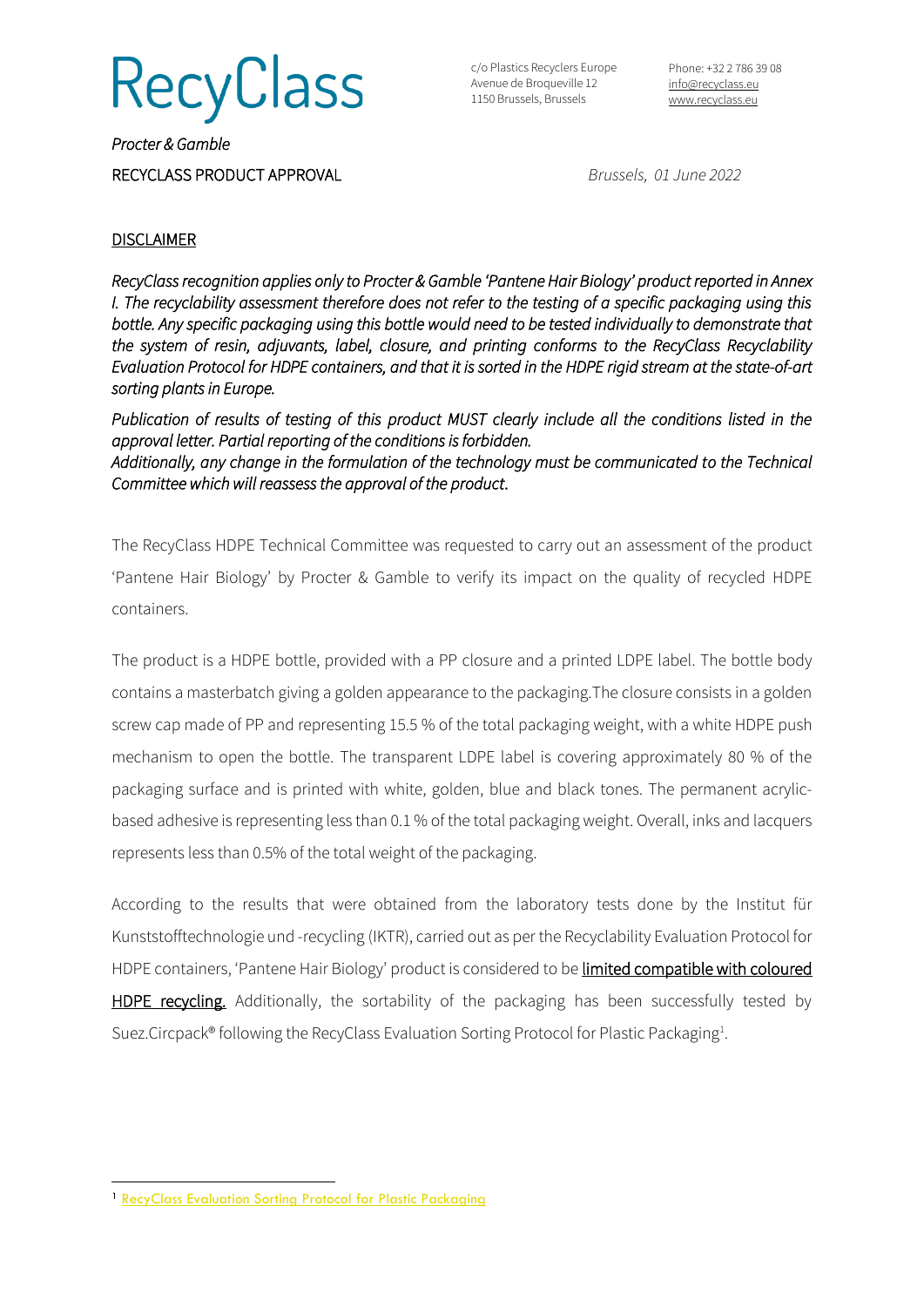Based on these results, RecyClass acknowledges that *Procter & Gamble 'Pantene Hair Biology'* product will have a limited impact on the current European HDPE containers recycling and provided that the full packaging is designed under the following conditions:

- a) The bottle is made of HDPE;
- b) The density of the finished bottle is lower than  $1 g/cm<sup>3</sup>$ ;
- c) The facestock of the Pressure-Sensitive Label applied on the packaging is made of clear PE;
- d) The amount of acrylic-based adhesive represents less than 0.1% of the total packaging weight;
- e) The amount of PP represents 15.5 % of the total packaging weight, or less;
- f) The amount of inks and lacquers represents 0.5% of the total packaging weight, or less;
- g) Applied printing technology is compatible with recycling; since several printing options are possible, it is the responsibility of the end-user to choose an appropriate combination of inks and printing process to ensure that:
	- i. the inks are non-bleeding;
	- ii. the inks comply with the European Legislation (e.g. Packaging and Packaging Waste Directive on the heavy metal concentration levels) and are EUPIA compliant;
	- iii. direct printing is limited as much as possible.

RecyClass concludes that *Procter & Gamble 'Pantene Hair Biology'* product as per current market conditions and knowledge, is limited compatible with the existing European industrial recycling processes for HDPE containers. Indeed, the recycled plastic generated after the recycling process was successfully tested in blow moulding applications up to a concentration of 25 % innovation<sup>2</sup>.

According to the RecyClass Recyclability Methodology<sup>3</sup> developed by RecyClass, *'Pantene Hair Biology'*  corresponds to a class ranking C. The penalisation is mainly due to the amount of PP (>10% of the total packaging weight) that leads to a 2 classes deduction. However, this letter is not a certification and does not allow the use of the class ranking logo. Therefore, *Procter & Gamble* is invited to contact one of the recognized Certification Bodies to get '*Pantene Hair Biology'* product certified.

**RecyClass** 

c/o Plastics Recyclers Europe Avenue de Broqueville 12 1150 Brussels, Brussels

Phone : +32 2 786 39 08 info[@recyclass.eu](mailto:recyclass@plasticsrecyclers.eu) www.recyclass.eu

<sup>2</sup> [Recyclability Evaluation Protocol for HDPE containers](https://recyclass.eu/recyclability/test-methods/)

<sup>3</sup> [Recyclability Methodology of RecyClass](https://recyclass.eu/recyclass/methodology/)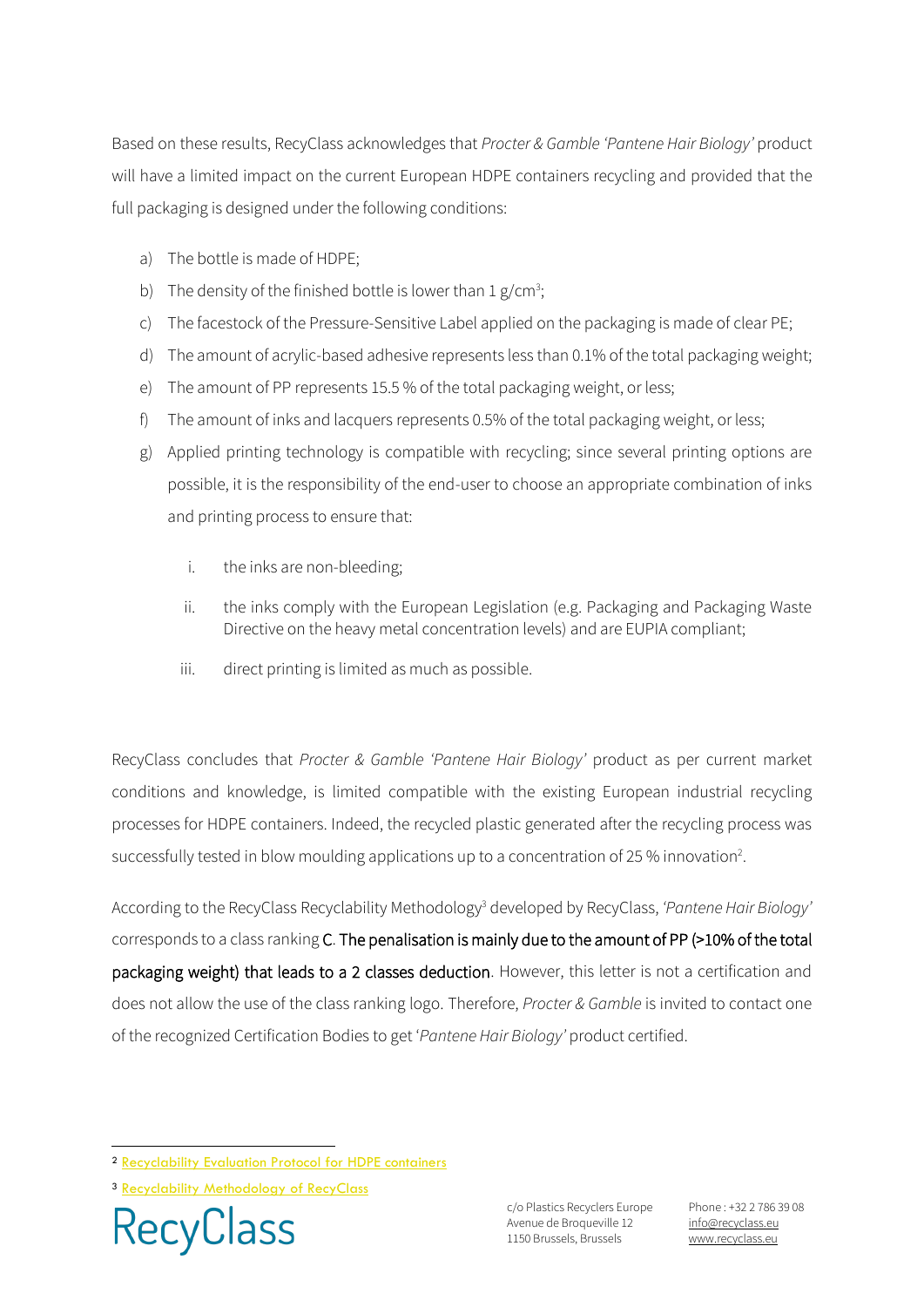Similar executions of '*Pantene Hair Biology'* product with the only modification of artworks and/or modification of the bottle size would not have to be tested again as long as the proportion of the components, including inks, lacquer, adhesives, remains the same.

In order to reach higher recycling quality standards and to achieve a better compatibilitywith the HDPE recycling stream, RecyClass recommends to replace the PP cap with a HDPE one<sup>4</sup>.

## *About* RecyClass

RecyClass is a comprehensive cross-industry initiative that works to advance plastic packaging recyclability and to establish a harmonized approach towards recycled content calculation and its traceability in Europe. Activities within RecyClass include the development of Recyclability Evaluation Protocols and scientific testing methods for innovative materials which serve as the base for the Design for Recycling Guidelines and the Recycling Online Tool. RecyClass offers Recyclability Certifications for plastic packaging and Recycled Content Traceability Certification for plastic products. Contact: [Jean-Emile.Potaufeux@plasticsrecyclers.eu,](mailto:Jean-Emile.Potaufeux@plasticsrecyclers.eu) [www.recyclass.eu](http://www.recyclass.eu/)

<sup>4</sup> [Design for Recycling Guidelines for HDPE containers](https://recyclass.eu/recyclability/design-for-recycling-guidelines/)



c/o Plastics Recyclers Europe Avenue de Broqueville 12 1150 Brussels, Brussels

Phone : +32 2 786 39 08 info[@recyclass.eu](mailto:recyclass@plasticsrecyclers.eu) www.recyclass.eu